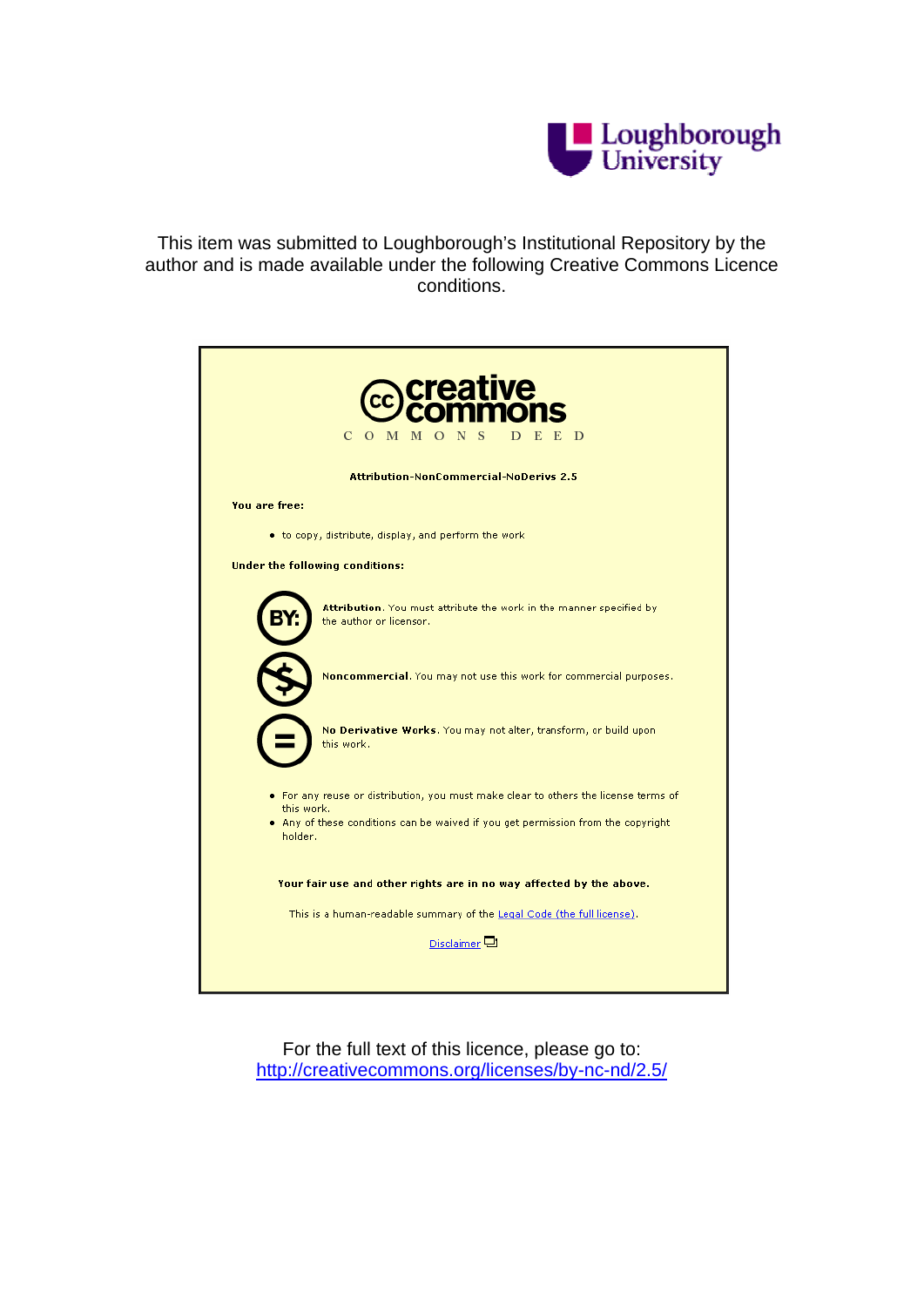## **Teacher Change in a Developing Curriculum Area: The Example of Trade Teachers in the New Zealand Technology Curriculum**

Alister Jones and Louis Ewington, University of Waikato, Hamilton, New Zealand

### **Abstract**

Technology education for all students is a relatively new phenomenon in national and international curricula. Although New Zealand has a long history of technical education in the senior primary and secondary school, a curriculum for technology education for all students has only recently been introduced. Aspects of technology have been included in many existing school programmes, but these have not been presented and undertaken in a coherent way. Technology as it developed in past curricula encompassed a limited range of skills, processes and knowledge. The general aims of technology education in *Technology in the New Zealand Curriculum* (Ministry of Education, 1995) are to develop technological knowledge and understanding, an understanding and awareness of the interrelationship between technology and society, and technological capability in a number of technological areas.

This paper will report on the changes that a group of traditional technical teachers have been required to undergo and the way in which these teachers have, or have not, been successful in adapting to a new technology curriculum. The influences on this particular group will be explored, as well as the factors that have led to some of these teachers adopting the technology.

# **Background**

New Zealand has had a long history of technical education in the senior primary and secondary school. A national school system was introduced in New Zealand in 1877 and technical education was introduced in 1890, with metal and woodwork for boys, and cooking, needlework and/or laundry for girls being taught in the last two years of primary schooling (10 to 12-year-olds). At the same time, technical high schools were developed and tended to channel working-class children into manual and trade employment. After 1945, common core subjects such as metal and woodwork and cooking and sewing were introduced in all high schools for third and fourth form students (13 to 15-year-olds).

During the 1970s and 1980s there were moves to include more design focuses and the use of a range of materials. This saw the emergence of subjects such as workshop technology and graphics and design. During this time there were also attempts to break down the gender stereotyping by having girls and boys take all technical/technology subjects in senior primary and junior high school, however by senior high school these subjects tended to be gender specific (McKenzie, 1992). Also during the 1980s there was an increasing emphasis on technology in existing school subjects such as science (technology as applied science), social studies (technological determinism) and information technology (computers). Technology, therefore, as it has developed in past curricula, encompassed a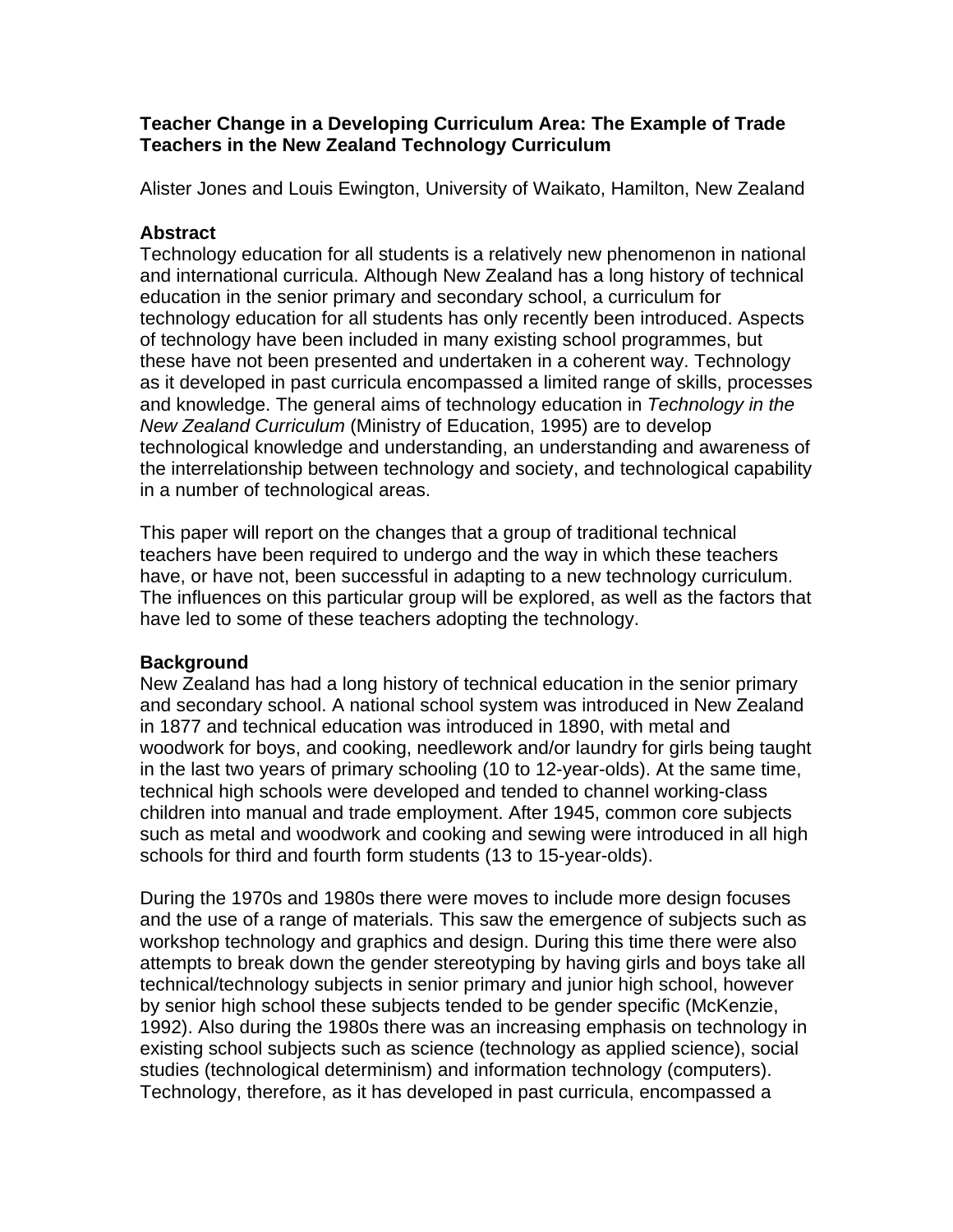limited range of skills, processes and knowledge resulting from a narrow and gender-specific perspective. As a consequence, students have not had the broad experiences in technology which they need to successfully contribute to society.

As part of an educational review process, a Ministerial Task Group Reviewing Science and Technology Education (Ministry of Research, Science and Technology, 1992) recommended:

- a technology curriculum be developed as an area in its own right, although they noted confusion over its definition
- there be adequate teacher training and resourcing for technology education
- technology curricula should not be imported from overseas.

## **Towards the current curriculum**

The New Zealand Curriculum Framework defines seven broad essential learning areas rather than subject areas. The seven essential learning areas, that describe in broad terms the knowledge and understanding that all students need to acquire, are health and well-being, the arts, social sciences, technology, science, mathematics, and language and languages. Schools have flexibility in how this will be achieved and are responsible for making implementation decisions.

The New Zealand Curriculum Framework requires that all National Curriculum statements in the essential learning areas specify clear learning outcomes against which students' achievements can be assessed. These learning outcomes or objectives must be defined over eight progressive levels and be grouped in a number of strands. In addition, the Framework requires that its principles must be reflected in the learning area documents. These principles relate to learning and achievement, development of school programmes and aspects of social justice and equity. Each strand in a curriculum has a list of achievement aims and is divided into eight levels of 'achievement objectives', which aim to describe the progression of learning from Year 1 to Year 13.

The general aims of technology education in *Technology in the New Zealand Curriculum* (Ministry of Education, 1995) are to develop:

- technological knowledge and understanding
- an understanding and awareness of the interrelationship between technology and society
- technological capability.

In the New Zealand technology curriculum the technological areas include materials technology, information and communication technology, electronics and control technology, biotechnology, structures and mechanisms, process and production technology, and food technology.

#### **Teacher development from 1994-9**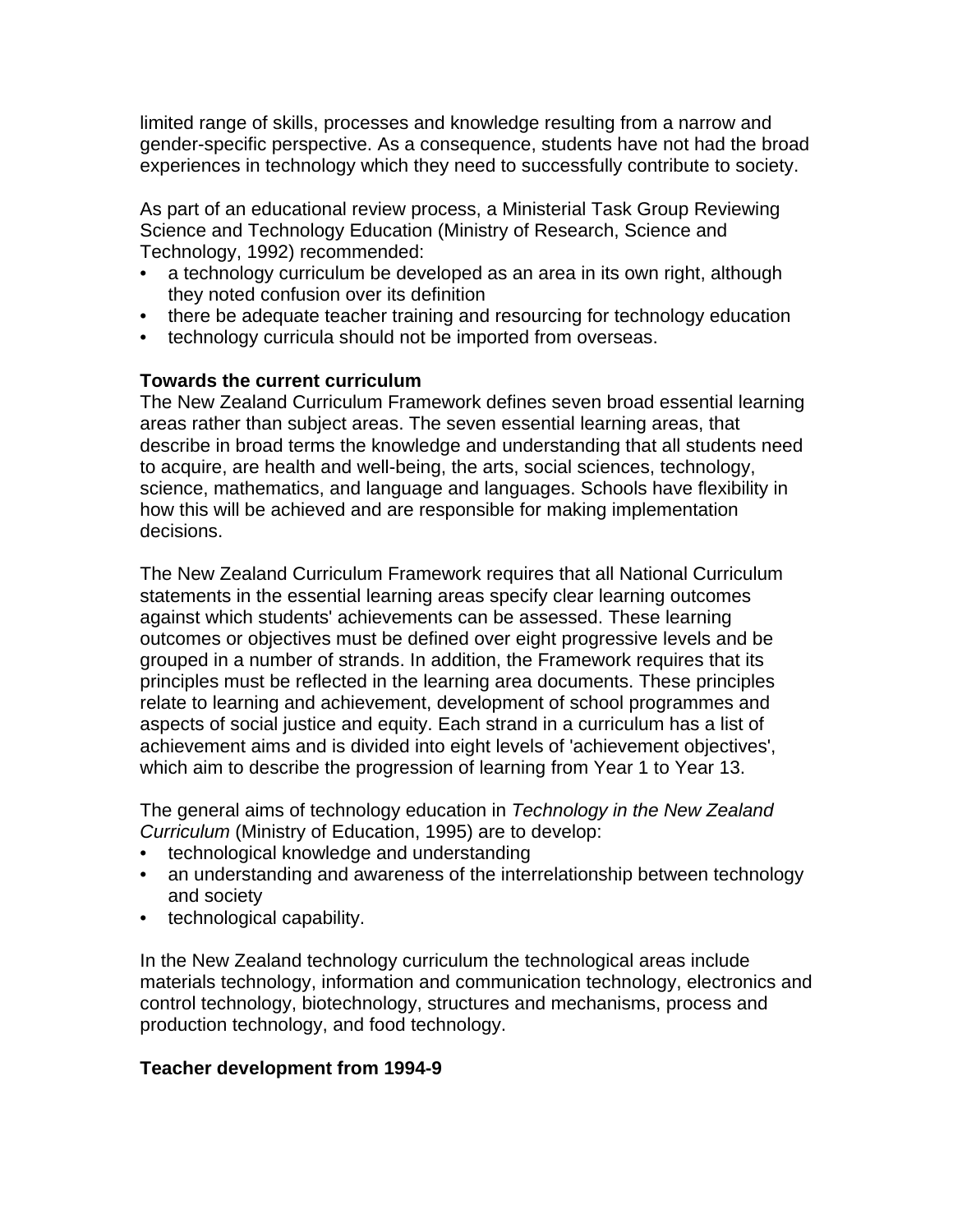Since 1994 there have been major teacher development programmes, including the ones highlighted earlier. Current Ministry of Education estimates indicate that 80% of teachers have been involved in some form of professional development. However, most schools are only involved in teacher development programmes for a short period of time. Research by Moreland (1997) highlights that to bring about changes in classroom practice can take two years of intensive work. Yet most teachers have not been able to experience this level of teacher development; in fact most teachers have attended for one to three days over the last five years.

#### **Changes in practice**

Jones and Moreland (1998) report that there have been changes in the majority of teachers' perceptions of technology and technology education since 1992-3 (Jones and Carr, 1992). Teachers now have much broader concepts of technology and technology education consistent with the technology curriculum. However, greater teacher understanding is required of technological concepts and procedures in the different technological areas. Secondary schools are now developing new facilities and are starting on the development of programmes. They are adapting existing facilities associated with workshop technology and home economics to reflect the seven technological areas outlined in the curriculum statement.

Part of the reason for the lack of technological outcomes being apparent in school programmes is the lack of understanding in three key areas. These are assessment, both formative and summative procedures; progression in student learning; and teacher technological knowledge. These are key issues that require much further research and development. Funded research on assessment has already begun (Jones and Moreland, 1998) and this research has already highlighted the difficulty of assessment in technology if there is a lack of agreed organisational concepts in technology and notions of progression in these.

#### **Exploring changes in trade teachers**

 $\overline{a}$ 

Ten trade-trained<sup>1</sup> specialist teachers completed a detailed questionnaire about the implementation of the technology curriculum. This was based on previous research undertaken by Jones and Carr in 1992-3. In 1999, trade-trained specialist teachers' perceptions of technology education have revealed some positive changes in attitude toward technology education, but implementation has revealed some minor difficulties. On comparing a previous survey conducted by Jones and Carr (1992), a change of attitude by specialist teachers toward technology has occurred. In 1992 the emphasis in the workshop craft curriculum at secondary school was on 'design and make' and using a variety of skills to realise practical outcomes. Describing workshop craft, one teacher wrote:

<sup>&</sup>lt;sup>1</sup> These teachers came from an apprenticeship/trade background before teacher training.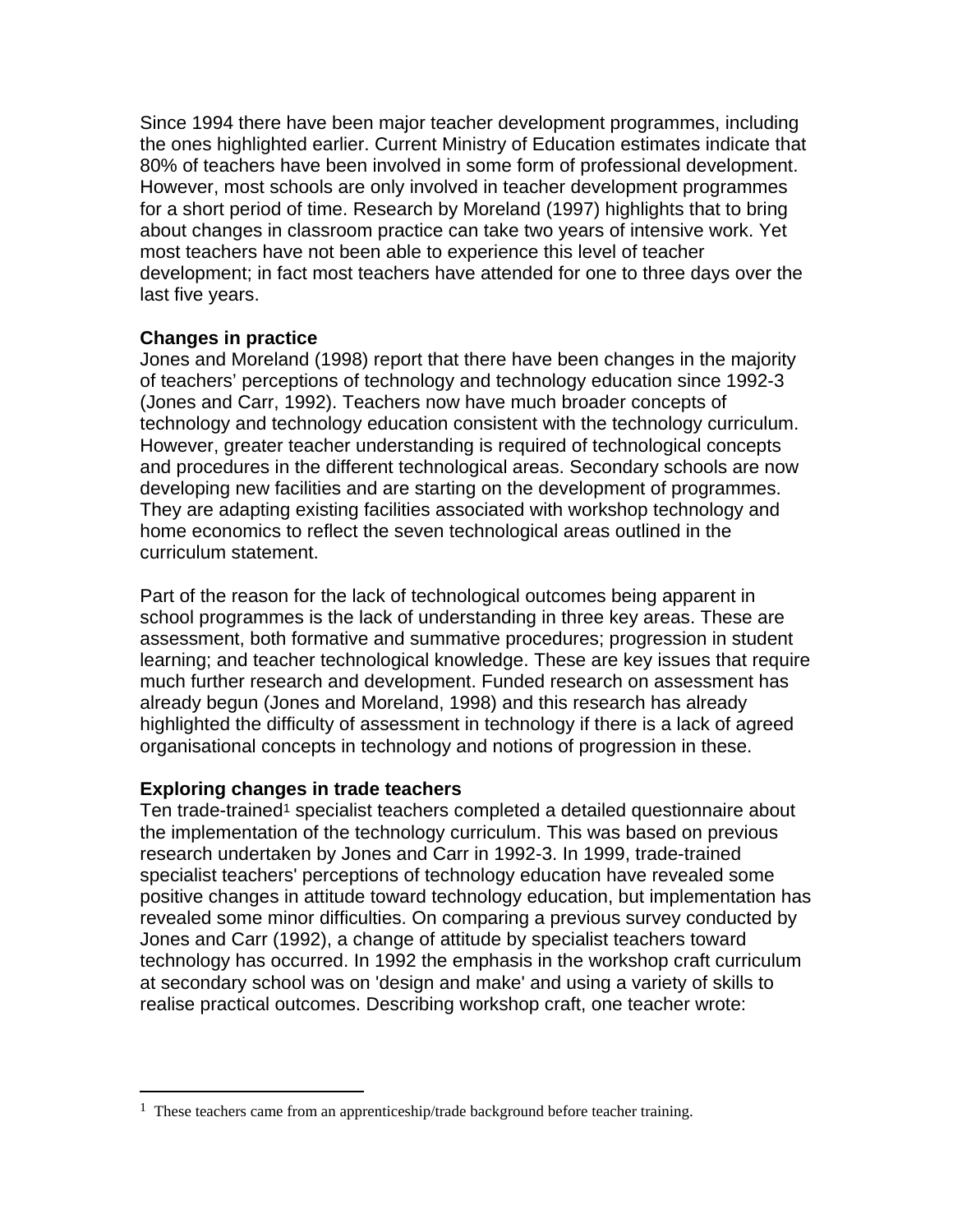"Students should learn how things work and operate, how materials behave… some this way, and how you see tools to shape things to make things and eventually come out with some practical outcome. There is knowledge, there is designing and there is some practical outcome."

The technology curriculum has much more width to it than workshop craft with its emphasis on design and make. Although design was a major part of the curriculum, it was not fully developed in practice. The following comment reflects the view of about 30% of current materials technology teachers:

"Workshop craft started with a product usually displayed by the teacher and students' products had very little individual input. With technology, students work towards producing a product to solve a particular problem. They are never sure of the outcome before they start their work."

Technology education has a range of new skills, such as investigating current technological practice, interviewing other people to establish a need, comparing other people's attitudes and values, working together in groups in a workshop environment, and debating the impacts of technology on the environment and society. Typical comments made by current teachers (90%) were:

"With technology we are working with a greater range of materials and processes. More emphasis is being given to utilising cooperative skills and the investigation/experimentation of other technologies to find a solution is at a greater depth. As a teacher I am now becoming far more experienced in an extensive range of materials."

Technology education appears to have encouraged trade-trained technical teachers at least to teach up to the workshop craft document, and has encouraged most teachers to go much further; that is into the technology curriculum. All teachers interviewed felt that their trade background was of prime importance for technology education in New Zealand.

Eighty percent of these trade-trained teachers were initially reluctant to change to technology and had some difficulty coping with the students' perceived lack of technical skills and take home value2, as well as coping with the sheer breadth of the new document. As one of these teachers stated:

"The new (technology) document is so wide you could drive a bus through it and not hit the sides of the bus."

#### Another said:

 $\overline{a}$ 

"I am concerned that the ability (for the teacher) to deliver the skills that will assist in trade training is being hindered. Without that concern I would be

 $2$  Taking a product home that has perceived value by the student and parents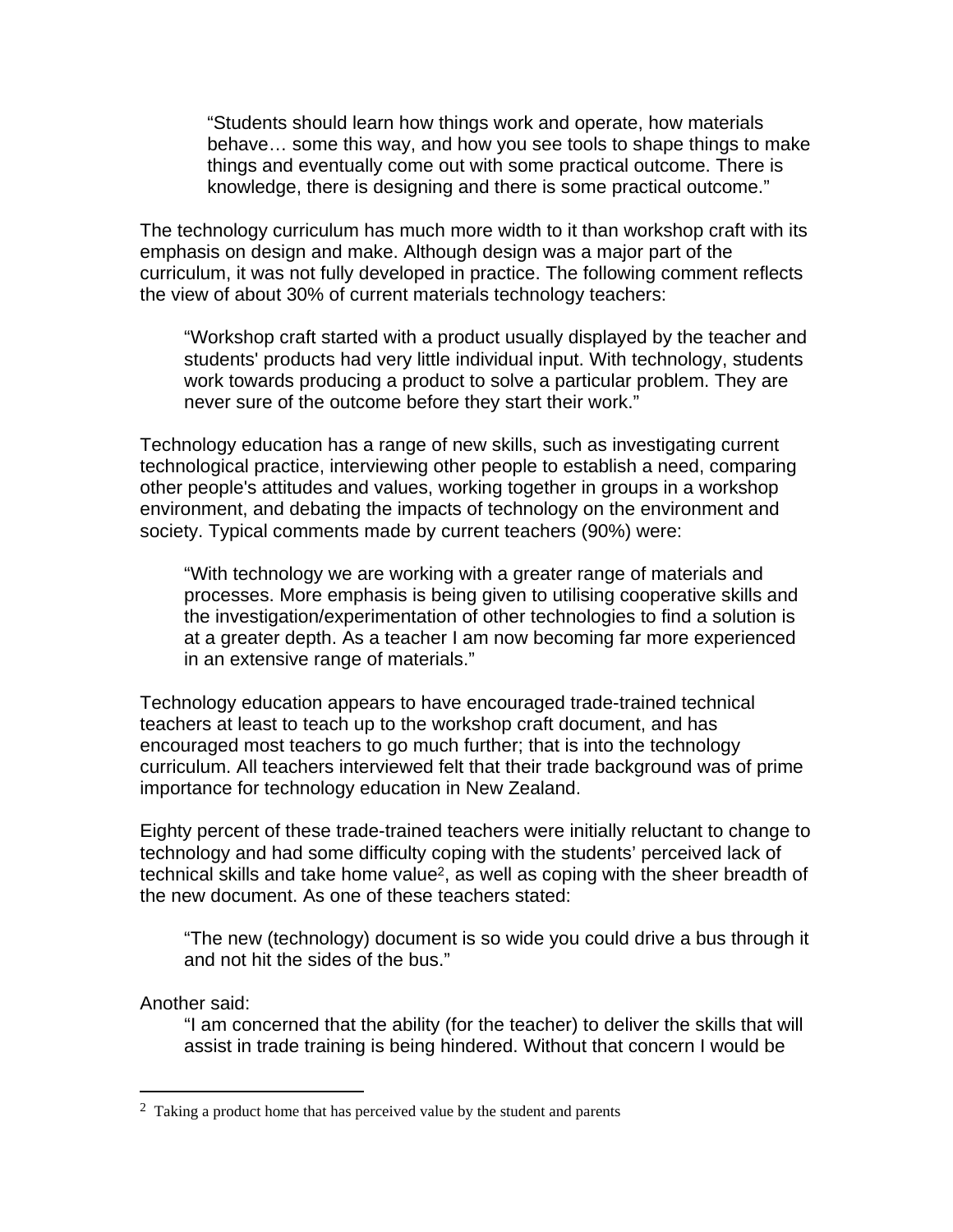reasonably comfortable (with technology), though there is still the pressure of (a lack of) time."

It can be seen that the secondary school trade-trained teachers' background training influences what they think technology education is about and what they think the students should be learning. Most teachers are attempting to add parts of the technology document to their programmes, but their past experiences in and out of school have tended to make change slow. Although all the teachers in this sample had had some professional development, the emphasis in the professional development programmes was on developing their ideas of technology rather than helping to develop classroom practice and subsequent student learning in technology. Developing detailed units of work, in terms of developing full technological outcomes, has only been a recent development.

Understanding the philosophy of the technology document has given some concern to many teachers. This was coupled with the feeling that the practical area of the curriculum was being hijacked by the academics who had few capability (practical) skills. With parts of the technology curriculum already being taught in other subject areas of schools, the reaction of one workshop craft teacher in 1995 was:

"Oh hell, I'm out of a job."

Another said:

"It's good to see our subject getting a face-lift and I have no concerns."

These teachers were equally divided in their views of the technology curriculum; either adopting the status quo or adapting to meet the new curriculum.

Most workshop craft teachers felt that by adding the social strand to their workshop craft project they had incorporated technology into their subject's existing structure. They were willing to change their subject's name, but feared they may not be listened to by the school administration, who were generally classified as academics. The majority of these trade-trained teachers' view of technology was restricted to the subject within which they were trained and taught. These teachers now felt that at least four technological areas could be adequately taught in their existing facilities – should the facilities be upgraded to suit the required changes.

Changes in the senior examinations currently pose a problem for the majority of teachers surveyed. The current internally assessed examination still has an emphasis on the design and make philosophy, though some minor changes have occurred in line with technology. Major change is occurring to the senior examination system in 2001, when New Zealand will see a new system in place incorporating technology to its fullest extent as outlined in the national curriculum statement. This will give a commonly defined goal for teachers of technology education in the junior school to work towards.